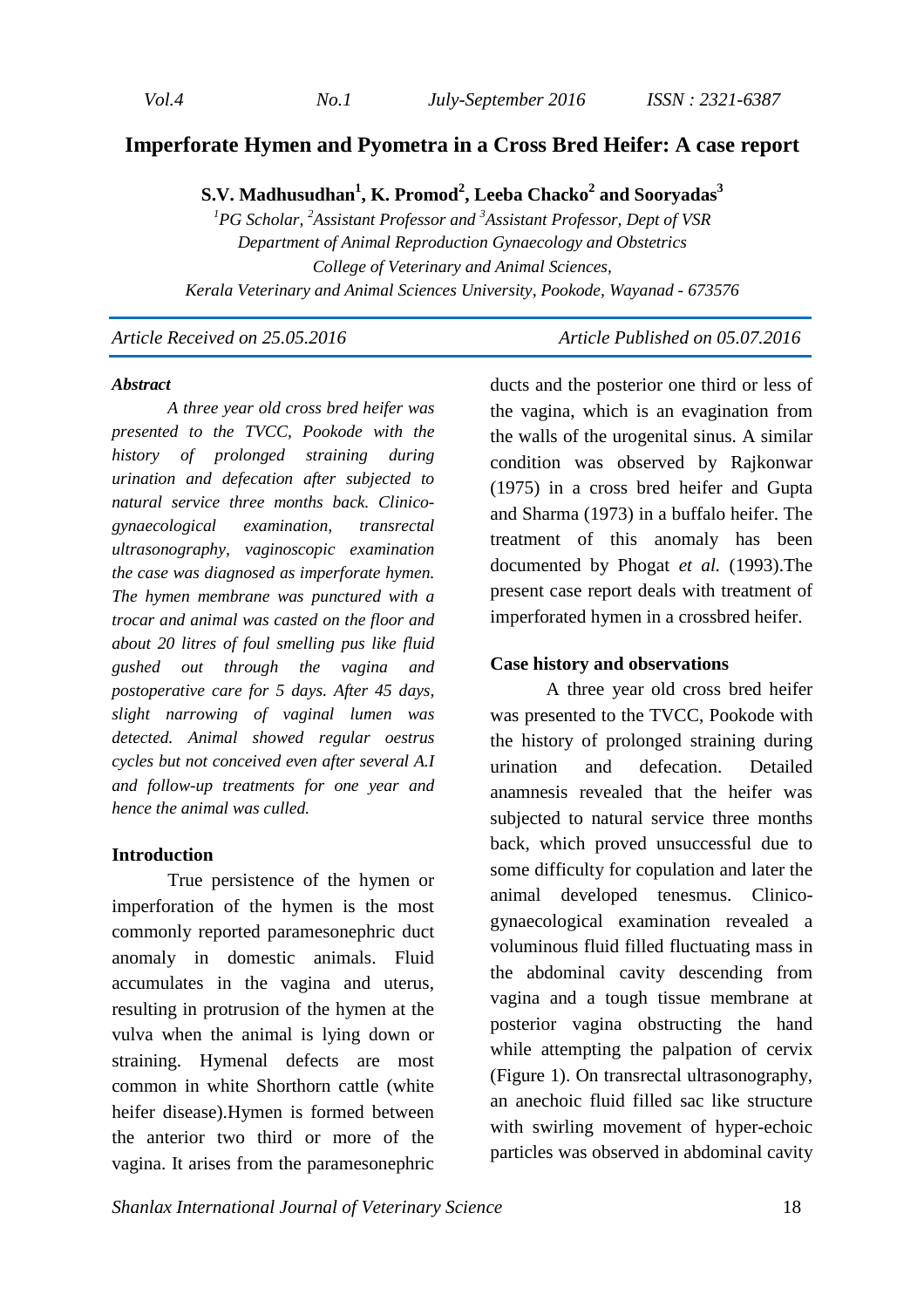(Figure 2). Vaginal examination using both speculum and vaginoscope revealed the presence of a tissue at the posterior vagina obliterating the lumen (Figure 3). Mucopurulent exudate was collected with an A.I sheath which was inserted into the lumen through a small hole in the tissue. The case was diagnosed as imperforate hymen.



**Fig. 1: Gross examination** 



**Fig. 2: Ultrasound view of vaginal sac** 



**Fig. 3: Band on vaginoscopic examination** 



**Fig. 4: Gushing of exudates** 

### **Treatment and discussion**

The animal was subjected to caudal epidural anaesthesia with 2% lignocaine hydrochloride and the hymen membrane was punctured aseptically with a trocar guarded by fingers. The hole was dilated to its maximum by digital pressure. The animal was castedon the floor and about 20 litres of foul smelling pus like fluid gushed out through the vagina (Figure 4). Vagina was flushed with normal saline mixed with potassium permanganate (1:1000) solution. Post-operative treatment with Antibiotic such as Streptopenicillin (2.5 gm, Dicrysticin; Zydus AHL) 10000 IU/kg and antinflammatory drug such as Meloxicam (30 ml, Melonex; Intas Pharmaceuticals) 0.2 mg/kg were also given intramuscularly that were repeated after every six hour for five days to avoid any septic complication and intrauterine medication with Metricef (500mg Cephapirin benzathine; Intervet AHL) was continued for five days. After 45 days, cervix and both uterine horn were palpated per-rectally and slight narrowing of vaginal lumen was detected on per-vaginal examination. Animal showed regular oestrus cycles but not conceived even after